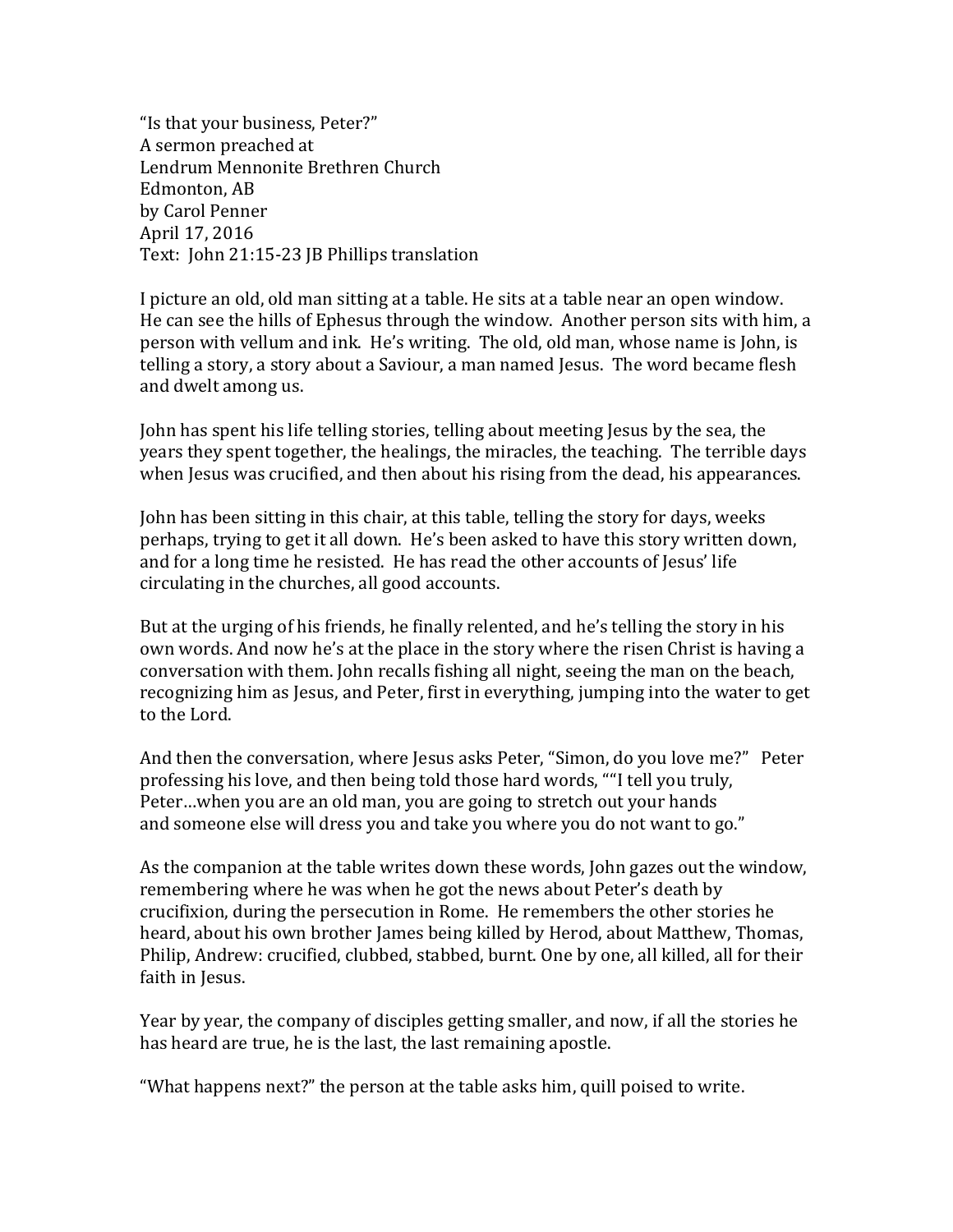"Next? Peter looked at Jesus, and then Jesus said, 'You must follow me.' You must follow me. Those long ago words, those words first spoken at the seaside to fishermen with nets in their hands.

And then Peter looked at John and asked the Lord, "But what about him?"

And Jesus saying, "If it is my wish for him to stay until I come, is that your business, Peter? You must follow me."

John looks out the window as he says those words "Stay until I come." John had stayed, he had waited. There were many times he thought death would take him. He was tortured in Rome, but somehow he survived. And then he was exiled to the island of Patmos, where he spent long years receiving a revelation from God. And then he returned at long last, here to Ephesus, to dwell with friends, to nurture the church with his memories, his wisdom.

What do you think it was like for John to be the last of the apostles alive? Why did he survive? All the other disciples, traditions tell us, were martyred. John alone lived to very old age, and died a natural death, surrounded by his friends in the church in Ephesus. Each disciple heeded the call, "You must follow me." But each one had a different path.

What motivated Peter to ask, "What about him?" Some readers of this passage think it was competition, as in "If I die, does he die too?" John and Peter were so often together, it's John and Peter who go to the high priest's house, to see Jesus in chains the night before he died. It's John and Peter who go to the tomb together after the news from the women. John outruns Peter, but Peter goes in first. Or even that morning on the boat; it's John who recognizes Jesus, but it's Peter who jumps in the water to get to him first. Is Peter wondering, "Do we have an equal share in the suffering? Will our discipleship journeys be fair?"

But maybe the motivation is quite different. Peter and John have been through so much together…they were the ones with Jesus when he raised Jairus' daughter, they were the ones on the mountain when Jesus was transfigured before them. Maybe Peter is worried, "What will happen to my good friend, surely he won't suffer too will he?"

No matter what motivated the question, Jesus' answer still stands, "What business is it of yours Peter? You must follow me." Comparing won't help you. You must follow me.

I think the fact that John remembered this conversation, signals that it was important to him. He had lots of time, the most time, to reflect on the fact that each of the disciples was called to follow in a different way. His call was to remain…to be a long-lived last-remaining-witness to Jesus. He had to wait the longest to see Jesus again. That was his journey. You must follow me.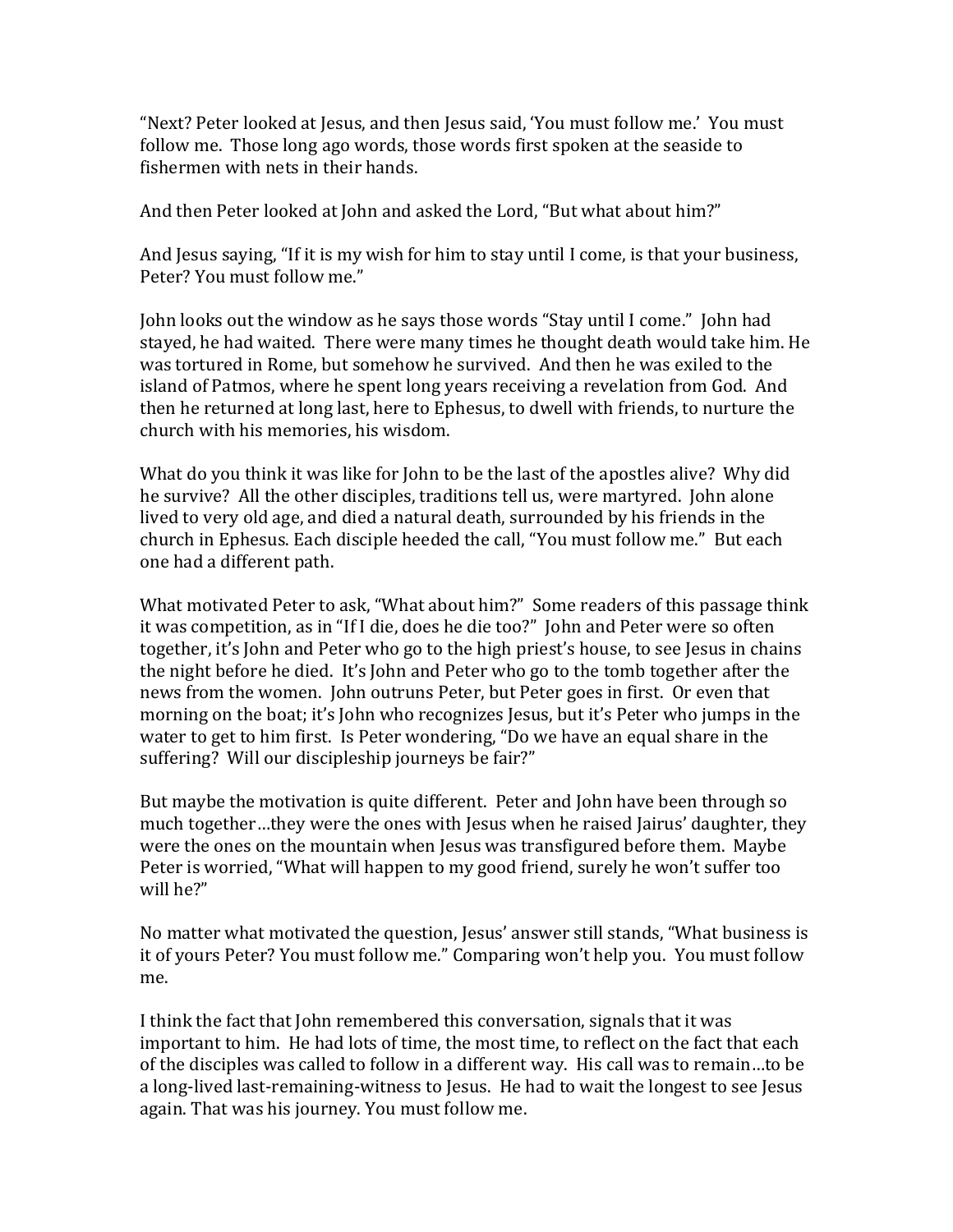This warning against comparisons was wisdom that John remembered, that he needed to hear at the end of his life. How would these wise words from John's memory become important in the early church? The persecution that the first disciples faced was just the first wave of persecution. Two hundred years later, in the early 300s, the Roman emperor Diocletian wanted to end the Christian religion. He issued edicts that forbade Christians from gathering for worship. Churches were to be burnt down, and scriptures destroyed. A few years later, Diocletian added to that persecution by issuing an edict that all leaders in the Christian church were to be arrested.

Eusebius, a Christian historian of that time, wrote that prisons were soon filled to capacity with bishops, priests and deacons, so much so that there was no room for ordinary criminals in the jails. A few months later Diocletian decreed that these imprisoned church leaders were to be set free as soon as they had made a sacrifice to the Roman gods.

Some church leaders refused to sacrifice. They were brutally murdered in horrible ways. You must follow me. They were remembered as martyrs.

But some church leaders chose to make a sacrifice to the gods. Perhaps they were afraid of torture, or perhaps they compromised in order to return to their churches that were badly in need of leadership. They were given a certificate saying they had sacrificed, so they would not be arrested again. What did the local congregation do when their minister returned to them with a certificate saying he had sacrificed to the gods?

But it got even more complicated. Some church leaders refused to sacrifice to the gods, but were given a certificate saying they had sacrificed, and were set free. Maybe jail wardens simply wanted space in their jails, or perhaps they were friends with the jailed Christians and wanted to do them a favour. So they hadn't sacrificed, yet the certificate said they had, the certificate kept them free. Other church leaders were dragged to an altar by force and people moved their hands to make the sacrifice, and they were given a certificate too. But they had sacrificed against their will. What did the church do with these people?

I can imagine this little passage of scripture from John 21 becoming very important in the church. The question, "But what about him?" that Peter asks would have been on the lips of so many, as they looked around their congregations in the early 300s. Two people went to prison; your loved one died because they would not sacrifice, and yet here is the other person they were arrested with, back in the church, living their life like normal. They had a certificate protecting them. What about him? It's hard not to make comparisons. Today churches are dividing over issues of sexuality, in the 300s they were dividing over how to treat these people released from Roman prisons. What do you do with people who escaped death, who carried these certificates? Some leaders in the church believed they should be welcomed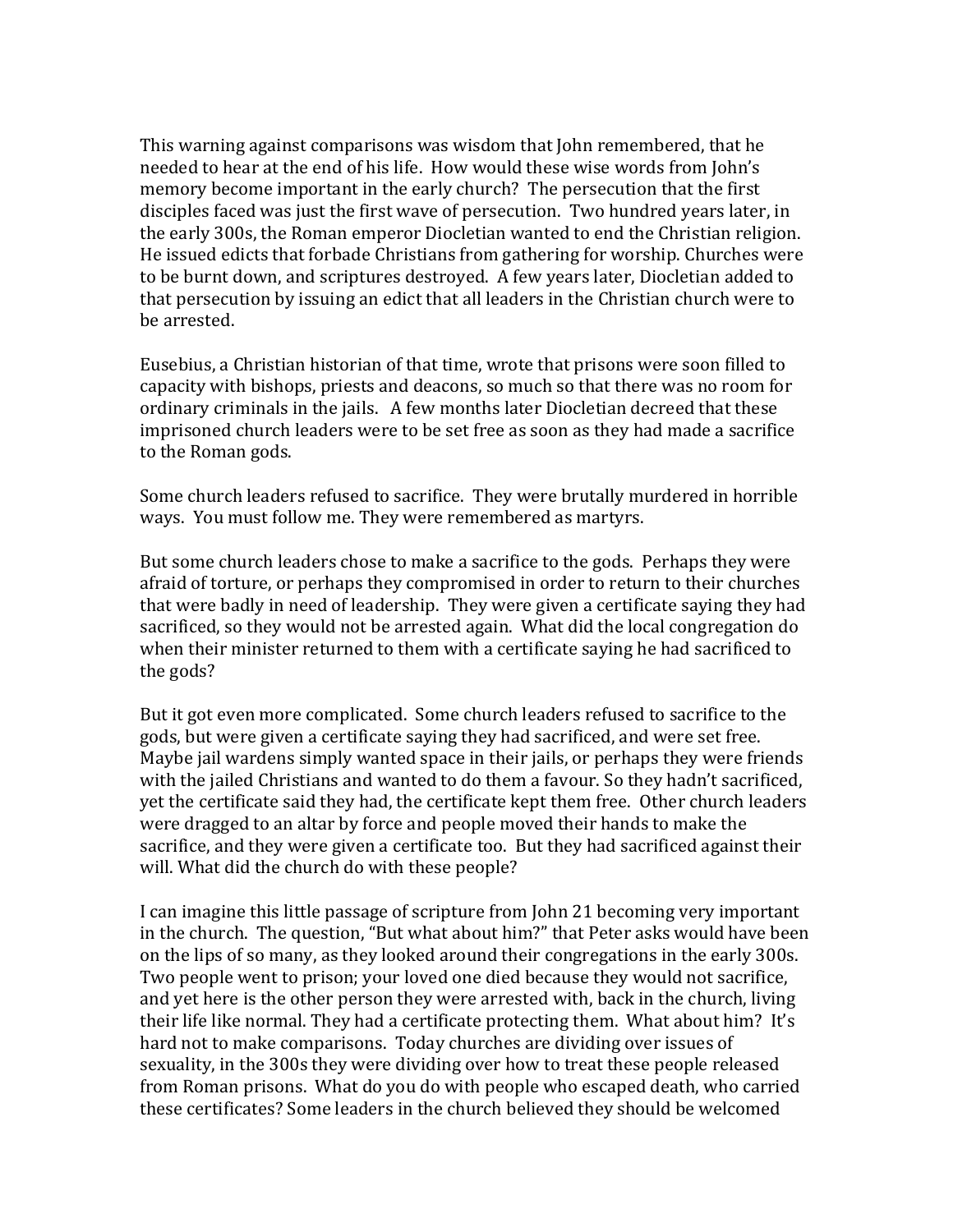back, others said they should be shunned. And then there were all the people who were in gray areas.

John 21 contains Jesus' words warning us against making comparisons. What business is it of yours? You must follow me.

This passage of scripture is so poignant for me, as I think about what church community is about. We all walk such different roads as we follow Jesus, and yet we come and worship in the same church.

I remember Sue, a woman my age from my church community, who was in a terrible car crash. She became a quadriplegic. Sue told me about a conversation she had with a dear aunt of hers. Her aunt said to her, "It's like we were walking on the same road. But I went to sleep, and when I woke up, you were on a different road, you were on the other side of a deep, deep valley that I cannot cross. Our lives are so different now, I can't walk the path that you walk." Sue said that it was true, none of her family could truly understand what her journey was about. It was her own journey. She wasn't sure why God had kept her alive, or what her purpose was on earth, but she knew that she wanted to be faithful, to be a follower of Jesus in the time that remained to her.

I remember going home from that visit very shaken. Sue and I had both been baptized as teenagers, we worshipped in the same church. But her discipleship road was like one uphill mountainous climb. I was the one asking, "But what about her?" And Jesus' reply is, "You must follow me."

Or I remember one of my friends going through one of the happiest times of her life. She had a new baby and was so in love with him. She was enjoying taking her baby out and sharing him with her friends and family, everyone delighting in this beautiful fresh new gift from God. And yet there was a couple in her church who had been unable to conceive, who had been going through fertility treatments with no success at all. And my friend was conscious of this couple as she stood and dedicated her baby, knowing that this couple was in the congregation. "But what about them?" "You must follow me."

Or I think of another couple I knew. They fell in love, got married, like many people. But their marriage was hard, they had persistent, difficult, longstanding conflicts. Neither of them was abusive, but they just struggled to get along. Bitter angry fights that took so long to recover from. It was such hard work. They looked at the married couples around them in church, who enjoyed each other's company, while they spent so much time managing their tenseness with each other. They heard Jesus calling them, "Is that your business? You must follow me"

This week I read a story on the internet of Lauren, a Mennonite woman who was sexually abused numerous times…by boys in her youth group, and then by a trusted person in her church, a Sunday school teacher, who later became a vice-president of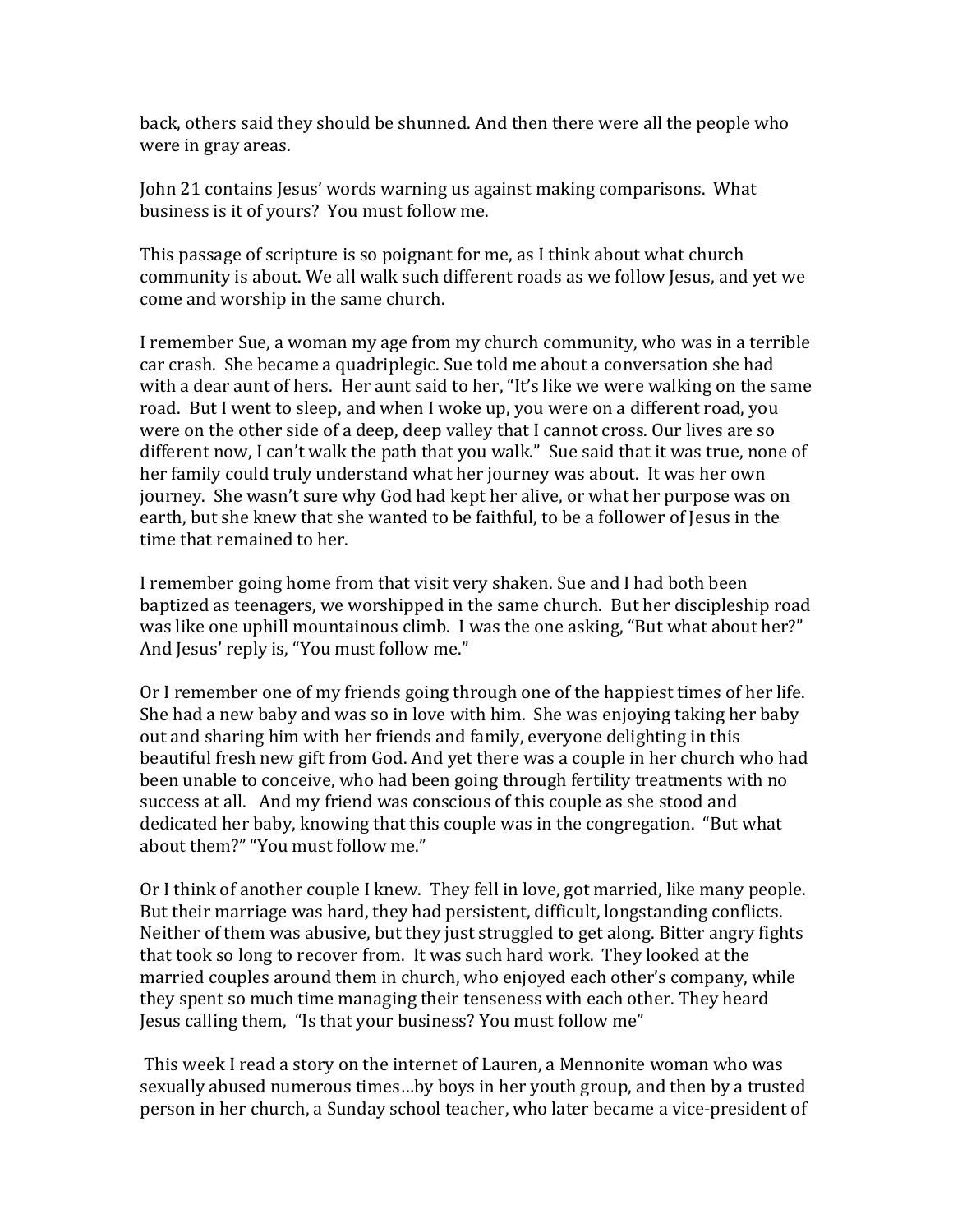a Mennonite college in the United States. [http://www.ourstoriesuntold.com/now](http://www.ourstoriesuntold.com/now-free-2/)[free-2/](http://www.ourstoriesuntold.com/now-free-2/) In her story, she describes how much she blamed herself, hated herself, thought she was unlovable. Her journey with God involves confronting the fact that she was abused, that she did not deserve it. She is on a long journey of healing, which involves naming the truth, and bringing it to light. Demanding justice. She finds herself on the edge of the church, cautious about trusting anyone, even God.

I think of the kind men in my church who encouraged me on my Christian walk. How would my discipleship journey have changed if one of the men had sexually abused me when I was young and impressionable? But they were all kind, all helpful, all encouraging. And I think of Lauren. "What about her?" The arena of Christian life is not a level playing field. "You must follow me."

The disparities of that playing field were highlighted this week in our Tuesday morning discussion group when Kae Neufeld shared about her recent trip to Rwanda. She told of women whose lives have been massively impacted by genocide, by sexual violence, by poverty. The theology they need to get through their lives seems different than the theology we learn here in Canada. "You must follow me." How does that play out differently depending what continent you are born in?

This scripture passage meets the church where it's at, in all its diversity.

What does this scripture mean for us at Lendrum? I think we are like Peter, we often ask the question, "What about him? What about her?" I think it is very human to compare. From the time we are very young, we are tuned to fairness. We want everyone to treat us fairly. But we are not all the same, our lives are not the same, the challenges we face are not the same.

In our congregation, we need to love each other equally, but that does not mean treating each other equally. Some people need extra help. The most vulnerable among us need extra care. Our natural inclination to compare can be a tool that helps us figure out how to act. Will you find yourself comparing your life with others in your church this week, and will that prompt you to reach out with compassion?

At the very same time, comparisons are dangerous. When you start to compare, it's very easy, especially when you are in a hard place, to be jealous. To ask Peter's question, "What about them?" To dwell on the question, "Why is their life so easy?"

Here in our congregation we have such different journeys that we are on. Some face health, some face sickness. Some face long life, some face grief because people were taken away too soon. Some face employment, some face unemployment. Some face loneliness, some have loved ones surrounding them. Some live with mental illness, wrestling with despair every day, and others have sunny dispositions, because those are the genes they were given. Will you find yourself this week making comparisons